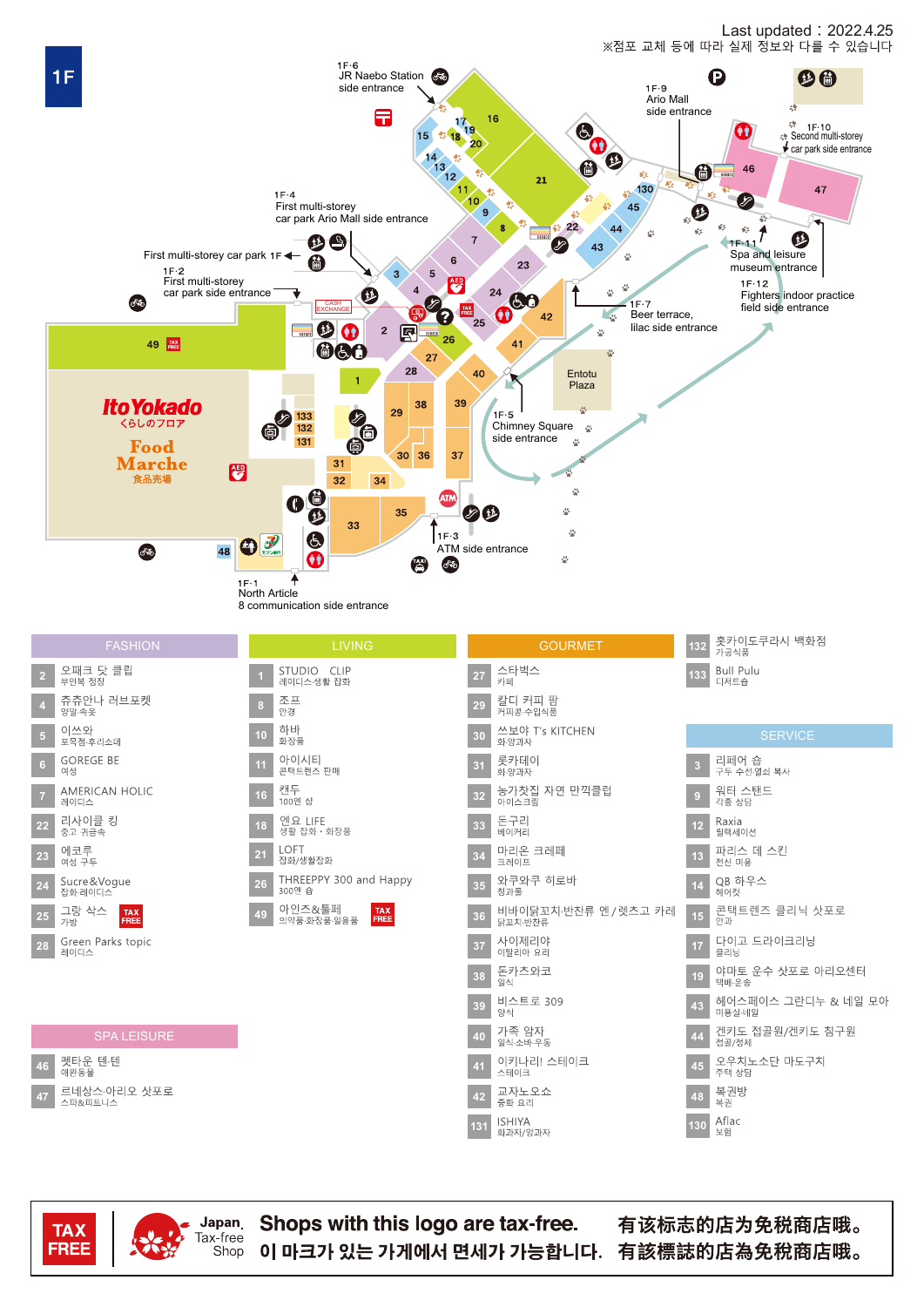



**TAX** FREE



Shops with this logo are tax-free. 이 마크가 있는 가게에서 면세가 가능합니다. 有該標誌的店為免稅商店哦。

有该标志的店为免税商店哦。